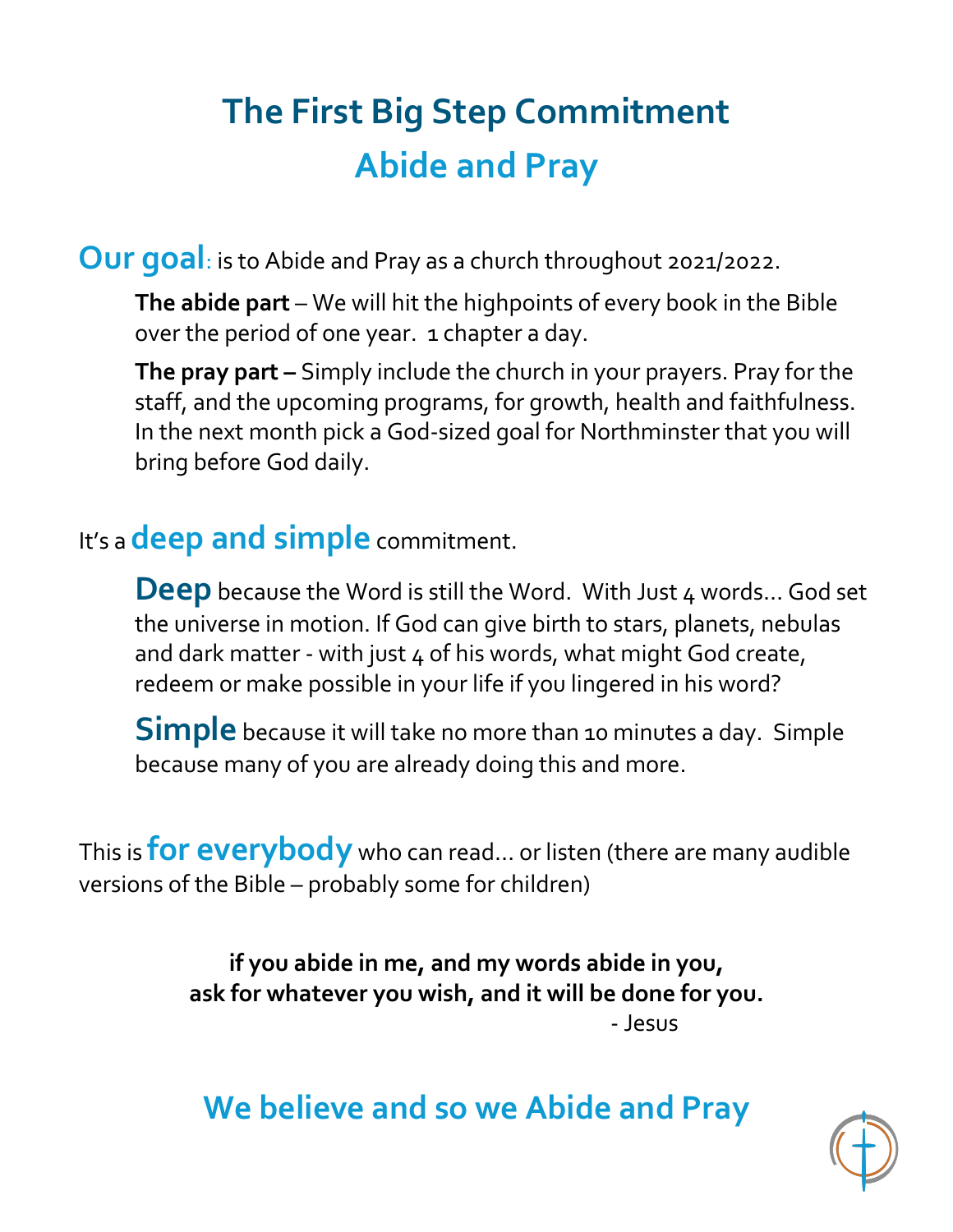#### **Week 1**

#### תישארב **- Genesis**

First book of the Torah. A book of first stories, a record of covenants and promises. Genesis is filled with real people, living real lives, in real places. No idealized saints in this book.

| Monday Oct 25                  | Creation - Gen 1:1-5, 26-31, 2:7-22<br>For reflection today - What does it mean to bear the image of God?<br>Lagniappe <sup>1</sup> - John 1:1                      |
|--------------------------------|---------------------------------------------------------------------------------------------------------------------------------------------------------------------|
| Tuesday Oct 26                 | The Fall $-$ Gen $3:1-24$<br>For reflection today - What was lost in this chapter?<br>Lagniappe - Galatians 3:13                                                    |
|                                | Wednesday Oct 27 The Flood - Gen 6:1-7; 7:7-24; 8:6-11, 18-22; 9:1-16<br>For reflection today - When has God given you a "do-over"?<br>Lagniappe - Matthew 24:38-42 |
| Thursday Oct 28<br>$\mathbf v$ | Call + Covenant #1 - Gen 12:1-9; 13:14-18; 15:1-21<br>For reflection - When did you last hear from God? What did he say?<br>Lagniappe $-$ John 10:27                |
| <b>Friday Oct 29</b>           | Call + Covenant #2 - 17:1-8, 22:9-19; 26:1-5; 28:10-15<br>For reflection - What is the hardest thing God has asked you to do?<br>Lagniappe - Romans 8:31-32         |
| Saturday Oct 30                | Jacob - Fear + Wrestling - Genesis 32:9-12 and 22-30<br>For Reflection - What have you wrestled with God about?<br>Lagniappe - John 14:9                            |

<sup>1</sup> Lagniappe is Cajun for: a little something extra. A really great word to know. It's pronounced: lanyap. Kind of like a small gift, an extra shake of Tabasco in your gumbo or jambalaya, or dessert after a wonderful dinner. Lagniappe is just a little extra abiding opportunity to demonstrate how beautifully the the Old and New Testaments are woven together.